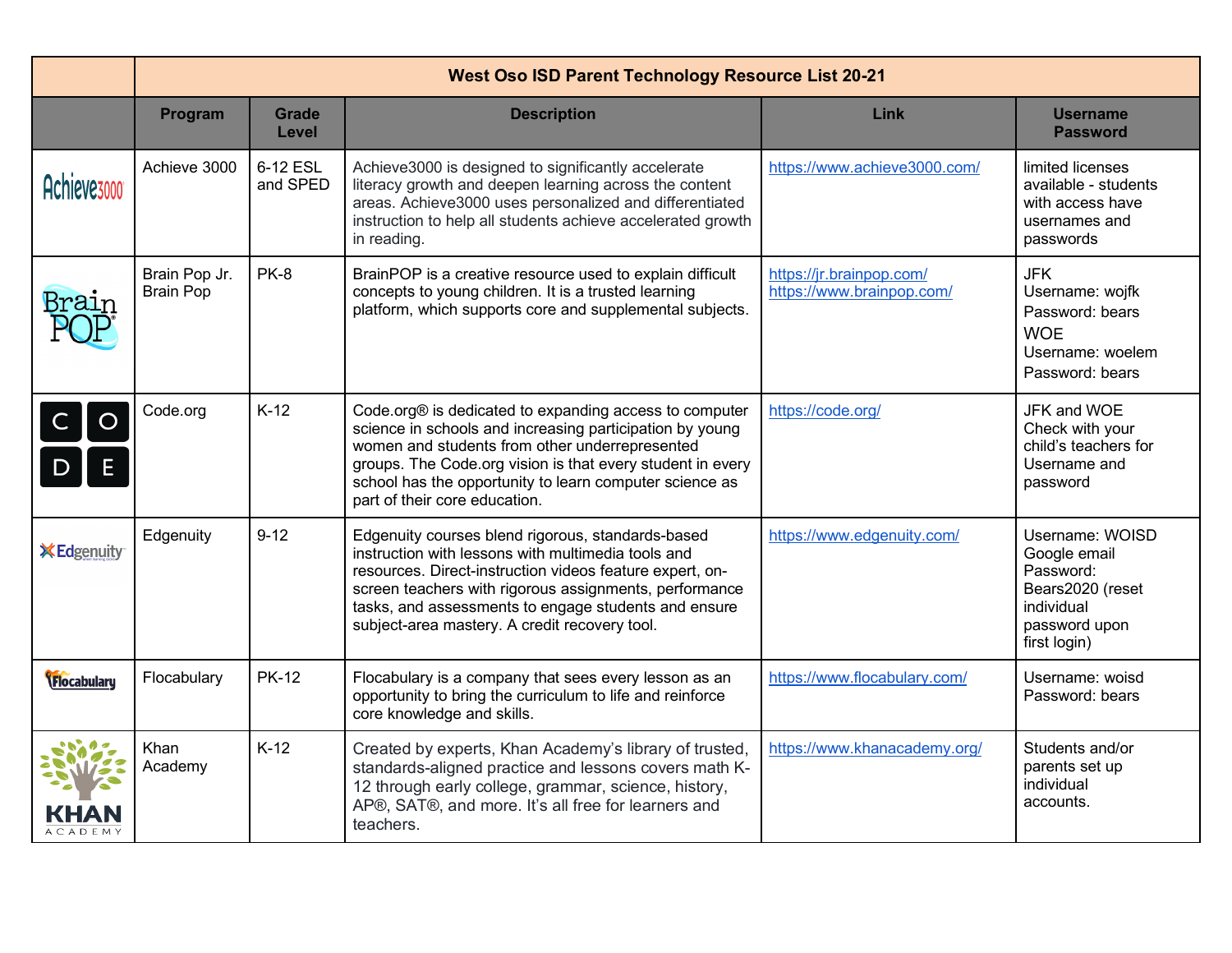|                                  | Learning<br>Farm                                  | $K-5$       | Program designed to deliver differentiated instruction and<br>varied item formats, including short-answer and multi-<br>answer select. Extensive library of original literary and<br>informational texts. Dynamic math engine and short<br>answer response system provides an endless practice<br>and learning resource. Fun, motivating games that are<br>user-friendly. | https://www.learningfarm.com/                                     | <b>Username: First Letter</b><br>of First Name and<br>complete Last Name<br>Password: School ID |
|----------------------------------|---------------------------------------------------|-------------|---------------------------------------------------------------------------------------------------------------------------------------------------------------------------------------------------------------------------------------------------------------------------------------------------------------------------------------------------------------------------|-------------------------------------------------------------------|-------------------------------------------------------------------------------------------------|
|                                  | Moby Max                                          | $K-2$       | MobyMax was founded with the goal of closing learning<br>gaps for all students. The mission is to enable every child<br>to learn by creating a research-powered, tech-enabled<br>curriculum and assessment platform in mathematics.                                                                                                                                       | https://www.mobymax.com/signin                                    | Check with your<br>child's teacher for<br>Username and<br>password                              |
| <b>OverDrive®</b>                | Overdrive                                         | $3 - 12$    | OverDrive is a service offered by your library or school<br>that lets you borrow digital content (like ebooks and<br>audiobooks) anytime, anywhere.                                                                                                                                                                                                                       | https://www.overdrive.com/accoun<br>t/sign-in                     | Username: school ID<br>Password: school ID                                                      |
| <b>Pebble</b>                    | PebbleGo                                          | <b>PK-2</b> | PebbleGo utilizes educational videos and games to teach<br>students how to cite articles, create reports, and share<br>what they've learned.                                                                                                                                                                                                                              | https://site.pebblego.com/                                        | Username:<br>kennedyesc2<br>Password: books                                                     |
| Pebble Next                      | PebbleGo<br><b>Next</b>                           | $3-5$       | PebbleGo Next utilizes educational videos and games to<br>teach students how to cite articles, create reports, and<br>share what they've learned.                                                                                                                                                                                                                         | https://site.pebblego.com/modules                                 | Username: westoso<br>Password: school                                                           |
| Accelerated<br>Reader            | Renaissance<br>Learning:<br>Accelerated<br>Reader | $K-5$       | Accelerated Reader allows students to test on leveled<br>books that are designed to meet their individual needs<br>and improve their reading level. It helps to monitor and<br>manage students' independent reading practice by<br>encouraging them to read.                                                                                                              | https://global-zone52.renaissance-<br>qo.com/welcomeportal/230869 | Username: school ID<br>Password: school<br>ID                                                   |
|                                  | Renaissance<br>Learning:<br>MyOn                  | $6 - 12$    | MyOn ensures all students can engage in frequent, high-<br>quality reading practice with unlimited access to<br>thousands of digital books and age-appropriate news<br>articles.                                                                                                                                                                                          | https://www.myon.com/login/                                       | Username: school ID<br>Password: school<br>ID                                                   |
| شكاني آبو<br><b>Starfall.com</b> | Starfall                                          | <b>PK-2</b> | Starfall is a children's website that teaches basic English<br>reading and writing skills.                                                                                                                                                                                                                                                                                | https://www.starfall.com/h/                                       | Username:<br>jfklibrary@westosoi<br>sd.esc2.net<br>Password: bears1                             |
| Storyline Online                 | Storyline                                         | <b>PK-2</b> | Reading aloud to children has been shown to improve<br>reading, writing and communication skills, logical thinking<br>and concentration, and general academic aptitude, as<br>well as inspire a lifelong love of reading. Storyline Online®<br>streams videos featuring celebrated actors reading<br>children's books alongside creatively produced<br>illustrations.     | https://www.storylineonline.net/                                  | No username or<br>password is required                                                          |